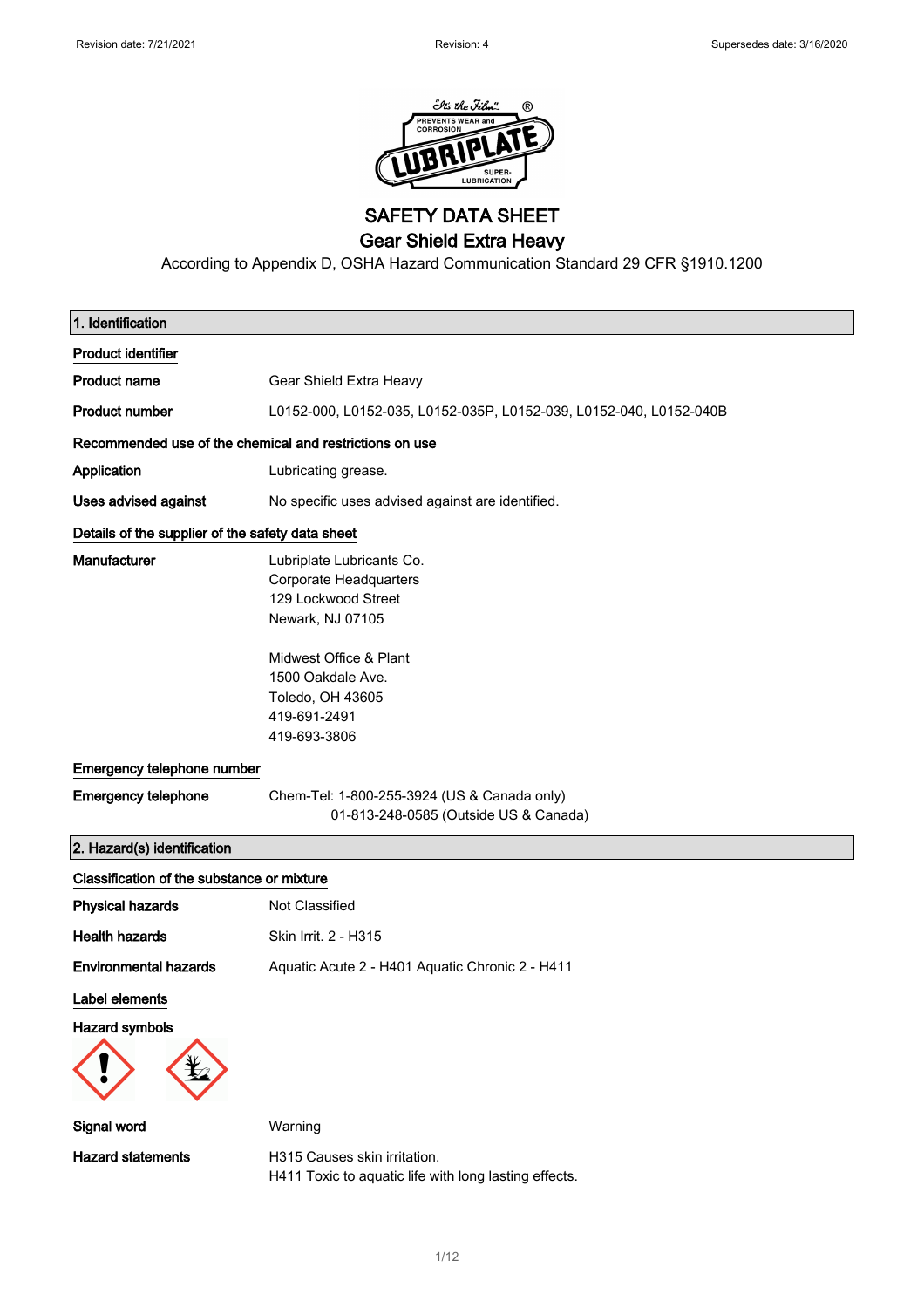| <b>Precautionary statements</b> | P264 Wash contaminated skin thoroughly after handling.                             |
|---------------------------------|------------------------------------------------------------------------------------|
|                                 | P273 Avoid release to the environment.                                             |
|                                 | P280 Wear protective gloves/ protective clothing/ eye protection/ face protection. |
|                                 | P302+P352 If on skin: Wash with plenty of water.                                   |
|                                 | P321 Specific treatment (see medical advice on this label).                        |
|                                 | P332+P313 If skin irritation occurs: Get medical advice/ attention.                |
|                                 | P362+P364 Take off contaminated clothing and wash it before reuse.                 |
|                                 | P391 Collect spillage.                                                             |
|                                 | P501 Dispose of contents/ container in accordance with national regulations.       |

#### Other hazards

This product does not contain any substances classified as PBT or vPvB.

| 3. Composition/information on ingredients              |                                                                                        |          |
|--------------------------------------------------------|----------------------------------------------------------------------------------------|----------|
| <b>Mixtures</b>                                        |                                                                                        |          |
| Distillates (petroleum), hydrotreated heavy naphthenic | 10-30%                                                                                 |          |
| CAS number: 64742-52-5                                 |                                                                                        |          |
|                                                        |                                                                                        |          |
| Classification                                         |                                                                                        |          |
| Not Classified                                         |                                                                                        |          |
| Residual oils (petroleum,) solvent-refined             | 10-30%                                                                                 |          |
| CAS number: 64742-01-4                                 |                                                                                        |          |
|                                                        |                                                                                        |          |
| Classification                                         |                                                                                        |          |
| Skin Irrit. 2 - H315                                   |                                                                                        |          |
| zinc oxide                                             |                                                                                        | 5-10%    |
| CAS number: 1314-13-2                                  |                                                                                        |          |
| M factor (Acute) = $1$                                 | M factor (Chronic) = $1$                                                               |          |
| Classification                                         |                                                                                        |          |
| Aquatic Acute 1 - H400                                 |                                                                                        |          |
| Aquatic Chronic 1 - H410                               |                                                                                        |          |
|                                                        |                                                                                        | $1 - 5%$ |
| <b>Carbon black</b>                                    |                                                                                        |          |
| CAS number: 1333-86-4                                  |                                                                                        |          |
| Classification                                         |                                                                                        |          |
| Not Classified                                         |                                                                                        |          |
|                                                        | The full text for all hazard statements is displayed in Section 16.                    |          |
| <b>Composition comments</b>                            | * The exact percentage withheld as a trade secret in accordance with 29 CFR 1910.1200. |          |
| 4. First-aid measures                                  |                                                                                        |          |

#### Description of first aid measures

General information Get medical attention immediately. Show this Safety Data Sheet to the medical personnel.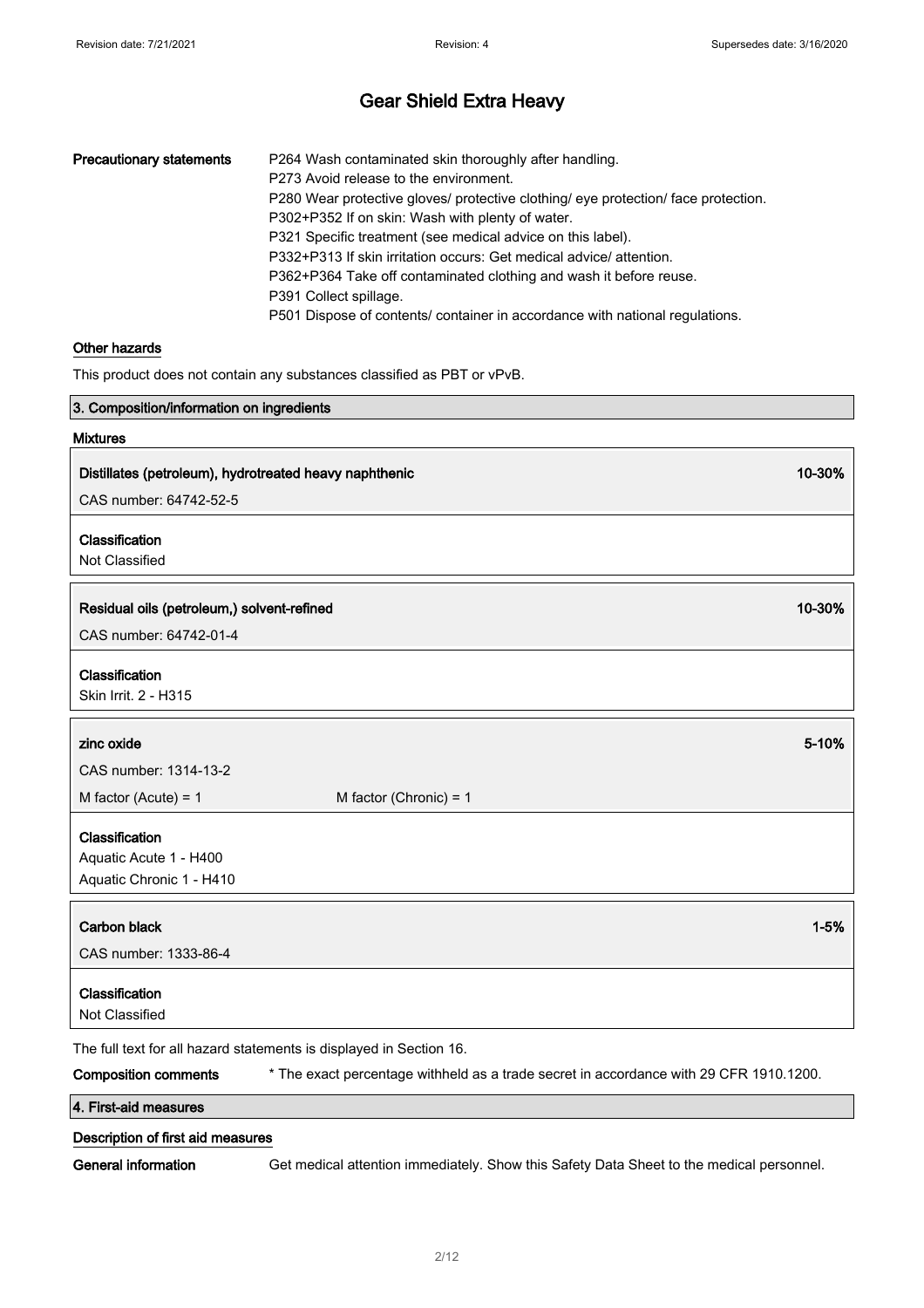| Inhalation                                            | Remove affected person from source of contamination. Move affected person to fresh air and<br>keep warm and at rest in a position comfortable for breathing. Maintain an open airway.<br>Loosen tight clothing such as collar, tie or belt. When breathing is difficult, properly trained<br>personnel may assist affected person by administering oxygen. Place unconscious person on<br>their side in the recovery position and ensure breathing can take place.                                                                                                                                                                                                                                                 |  |  |
|-------------------------------------------------------|--------------------------------------------------------------------------------------------------------------------------------------------------------------------------------------------------------------------------------------------------------------------------------------------------------------------------------------------------------------------------------------------------------------------------------------------------------------------------------------------------------------------------------------------------------------------------------------------------------------------------------------------------------------------------------------------------------------------|--|--|
| Ingestion                                             | Rinse mouth thoroughly with water. Remove any dentures. Give a few small glasses of water<br>or milk to drink. Stop if the affected person feels sick as vomiting may be dangerous. Do not<br>induce vomiting unless under the direction of medical personnel. If vomiting occurs, the head<br>should be kept low so that vomit does not enter the lungs. Never give anything by mouth to an<br>unconscious person. Move affected person to fresh air and keep warm and at rest in a<br>position comfortable for breathing. Place unconscious person on their side in the recovery<br>position and ensure breathing can take place. Maintain an open airway. Loosen tight clothing<br>such as collar, tie or belt. |  |  |
| <b>Skin Contact</b>                                   | Rinse with water.                                                                                                                                                                                                                                                                                                                                                                                                                                                                                                                                                                                                                                                                                                  |  |  |
| Eye contact                                           | Rinse immediately with plenty of water. Remove any contact lenses and open eyelids wide<br>apart. Continue to rinse for at least 10 minutes.                                                                                                                                                                                                                                                                                                                                                                                                                                                                                                                                                                       |  |  |
| <b>Protection of first aiders</b>                     | First aid personnel should wear appropriate protective equipment during any rescue. Wash<br>contaminated clothing thoroughly with water before removing it from the affected person, or<br>wear gloves. It may be dangerous for first aid personnel to carry out mouth-to-mouth<br>resuscitation.                                                                                                                                                                                                                                                                                                                                                                                                                  |  |  |
|                                                       | Most important symptoms and effects, both acute and delayed                                                                                                                                                                                                                                                                                                                                                                                                                                                                                                                                                                                                                                                        |  |  |
| <b>General information</b>                            | See Section 11 for additional information on health hazards. The severity of the symptoms<br>described will vary dependent on the concentration and the length of exposure.                                                                                                                                                                                                                                                                                                                                                                                                                                                                                                                                        |  |  |
| Inhalation                                            | Prolonged or repeated exposure may cause the following adverse effects: Suspected of<br>causing cancer.                                                                                                                                                                                                                                                                                                                                                                                                                                                                                                                                                                                                            |  |  |
| Ingestion                                             | May cause irritation. Prolonged or repeated exposure may cause the following adverse<br>effects: Suspected of causing cancer.                                                                                                                                                                                                                                                                                                                                                                                                                                                                                                                                                                                      |  |  |
| Skin contact                                          | Redness. Irritating to skin. Prolonged or repeated exposure may cause the following adverse<br>effects: Suspected of causing cancer.                                                                                                                                                                                                                                                                                                                                                                                                                                                                                                                                                                               |  |  |
| Eye contact                                           | No specific symptoms known. May be slightly irritating to eyes.                                                                                                                                                                                                                                                                                                                                                                                                                                                                                                                                                                                                                                                    |  |  |
|                                                       | Indication of immediate medical attention and special treatment needed                                                                                                                                                                                                                                                                                                                                                                                                                                                                                                                                                                                                                                             |  |  |
| Notes for the doctor                                  | Treat symptomatically.                                                                                                                                                                                                                                                                                                                                                                                                                                                                                                                                                                                                                                                                                             |  |  |
| 5. Fire-fighting measures                             |                                                                                                                                                                                                                                                                                                                                                                                                                                                                                                                                                                                                                                                                                                                    |  |  |
| <b>Extinguishing media</b>                            |                                                                                                                                                                                                                                                                                                                                                                                                                                                                                                                                                                                                                                                                                                                    |  |  |
| Suitable extinguishing media                          | The product is not flammable. Extinguish with alcohol-resistant foam, carbon dioxide, dry<br>powder or water fog. Use fire-extinguishing media suitable for the surrounding fire.                                                                                                                                                                                                                                                                                                                                                                                                                                                                                                                                  |  |  |
| Unsuitable extinguishing<br>media                     | Do not use water jet as an extinguisher, as this will spread the fire.                                                                                                                                                                                                                                                                                                                                                                                                                                                                                                                                                                                                                                             |  |  |
| Special hazards arising from the substance or mixture |                                                                                                                                                                                                                                                                                                                                                                                                                                                                                                                                                                                                                                                                                                                    |  |  |
| Specific hazards                                      | None known.                                                                                                                                                                                                                                                                                                                                                                                                                                                                                                                                                                                                                                                                                                        |  |  |
| <b>Hazardous combustion</b><br>products               | Thermal decomposition or combustion products may include the following substances:<br>Harmful gases or vapors.                                                                                                                                                                                                                                                                                                                                                                                                                                                                                                                                                                                                     |  |  |
| <b>Advice for firefighters</b>                        |                                                                                                                                                                                                                                                                                                                                                                                                                                                                                                                                                                                                                                                                                                                    |  |  |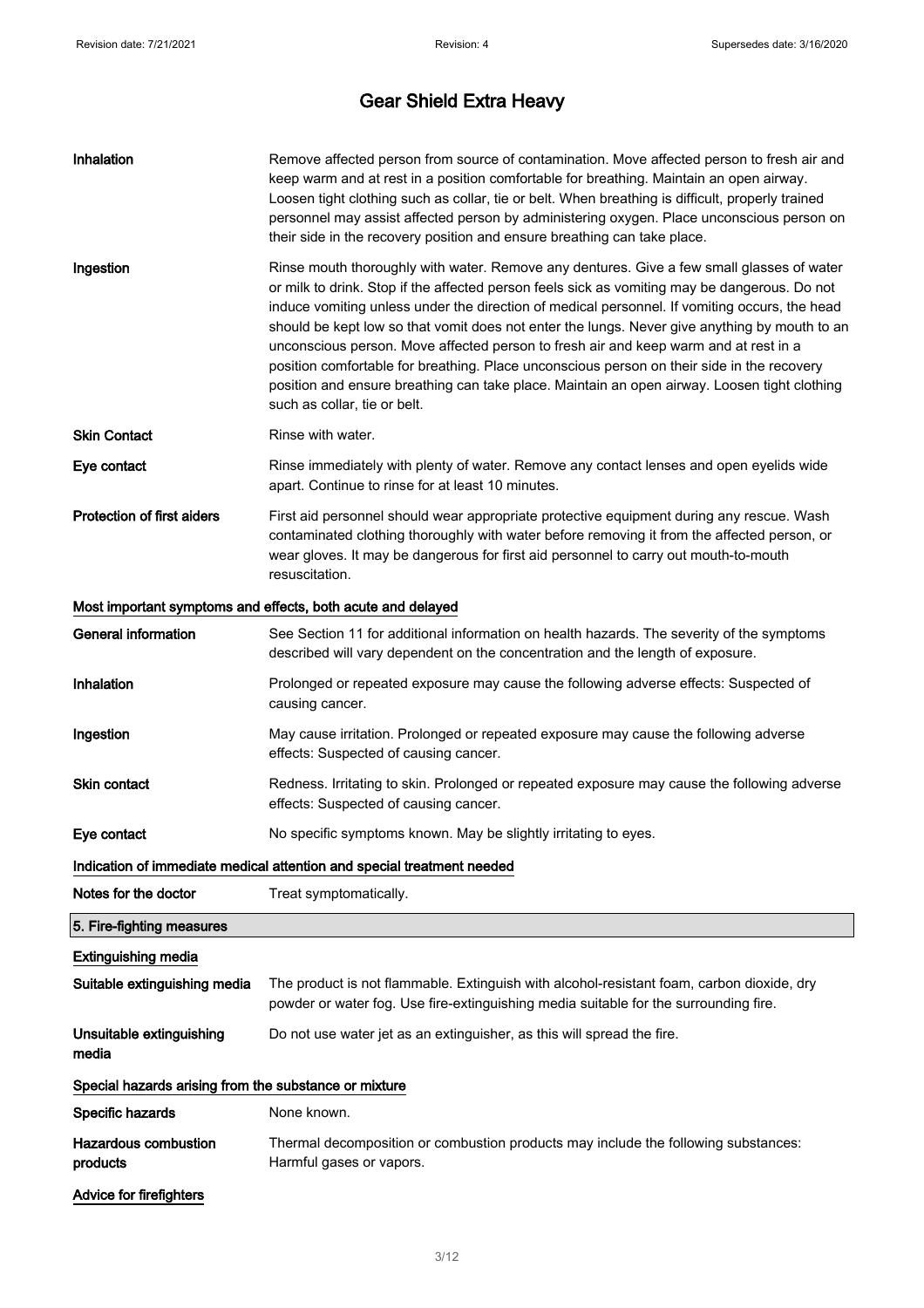| Protective actions during<br>firefighting            | Avoid breathing fire gases or vapors. Evacuate area. Keep upwind to avoid inhalation of<br>gases, vapors, fumes and smoke. Ventilate closed spaces before entering them. Cool<br>containers exposed to heat with water spray and remove them from the fire area if it can be<br>done without risk. Cool containers exposed to flames with water until well after the fire is out.<br>Avoid discharge to the aquatic environment. Control run-off water by containing and keeping it<br>out of sewers and watercourses. If risk of water pollution occurs, notify appropriate authorities.                                             |  |
|------------------------------------------------------|---------------------------------------------------------------------------------------------------------------------------------------------------------------------------------------------------------------------------------------------------------------------------------------------------------------------------------------------------------------------------------------------------------------------------------------------------------------------------------------------------------------------------------------------------------------------------------------------------------------------------------------|--|
| Special protective equipment<br>for firefighters     | Wear positive-pressure self-contained breathing apparatus (SCBA) and appropriate protective<br>clothing. Standard Firefighter's clothing including helmets, protective boots and gloves will<br>provide a basic level of protection for chemical incidents.                                                                                                                                                                                                                                                                                                                                                                           |  |
| 6. Accidental release measures                       |                                                                                                                                                                                                                                                                                                                                                                                                                                                                                                                                                                                                                                       |  |
|                                                      | Personal precautions, protective equipment and emergency procedures                                                                                                                                                                                                                                                                                                                                                                                                                                                                                                                                                                   |  |
| <b>Personal precautions</b>                          | No action shall be taken without appropriate training or involving any personal risk. Keep<br>unnecessary and unprotected personnel away from the spillage. Wear protective clothing as<br>described in Section 8 of this safety data sheet. Follow precautions for safe handling<br>described in this safety data sheet. Wash thoroughly after dealing with a spillage. Ensure<br>procedures and training for emergency decontamination and disposal are in place. Do not<br>touch or walk into spilled material.                                                                                                                    |  |
| <b>Environmental precautions</b>                     |                                                                                                                                                                                                                                                                                                                                                                                                                                                                                                                                                                                                                                       |  |
| <b>Environmental precautions</b>                     | Avoid discharge into drains or watercourses or onto the ground. Avoid discharge to the<br>aquatic environment. Large Spillages: Inform the relevant authorities if environmental pollution<br>occurs (sewers, waterways, soil or air).                                                                                                                                                                                                                                                                                                                                                                                                |  |
| Methods and material for containment and cleaning up |                                                                                                                                                                                                                                                                                                                                                                                                                                                                                                                                                                                                                                       |  |
| Methods for cleaning up                              | Wear protective clothing as described in Section 8 of this safety data sheet. Clear up spills<br>immediately and dispose of waste safely. Approach the spillage from upwind. Collect spillage<br>with a shovel and broom, or similar and reuse, if possible. Collect and place in suitable waste<br>disposal containers and seal securely. Flush contaminated area with plenty of water. Wash<br>thoroughly after dealing with a spillage. Dangerous for the environment. Do not empty into<br>drains. Dispose of waste to licensed waste disposal site in accordance with the requirements<br>of the local Waste Disposal Authority. |  |
| Reference to other sections                          | For personal protection, see Section 8, See Section 11 for additional information on health<br>hazards. See Section 12 for additional information on ecological hazards. For waste disposal,<br>see Section 13.                                                                                                                                                                                                                                                                                                                                                                                                                       |  |
| 7. Handling and storage                              |                                                                                                                                                                                                                                                                                                                                                                                                                                                                                                                                                                                                                                       |  |
| Precautions for safe handling                        |                                                                                                                                                                                                                                                                                                                                                                                                                                                                                                                                                                                                                                       |  |
| <b>Usage precautions</b>                             | Read and follow manufacturer's recommendations. Wear protective clothing as described in<br>Section 8 of this safety data sheet. Keep away from food, drink and animal feeding stuffs.<br>Keep container tightly sealed when not in use. Suspected of causing cancer. Avoid discharge<br>to the aquatic environment. Do not handle until all safety precautions have been read and<br>understood. Do not handle broken packages without protective equipment. Do not reuse<br>empty containers.                                                                                                                                       |  |
| Advice on general<br>occupational hygiene            | Wash promptly if skin becomes contaminated. Take off contaminated clothing and wash<br>before reuse. Wash contaminated clothing before reuse. Do not eat, drink or smoke when                                                                                                                                                                                                                                                                                                                                                                                                                                                         |  |

#### Conditions for safe storage, including any incompatibilities

the toilet. Change work clothing daily before leaving workplace.

using this product. Wash at the end of each work shift and before eating, smoking and using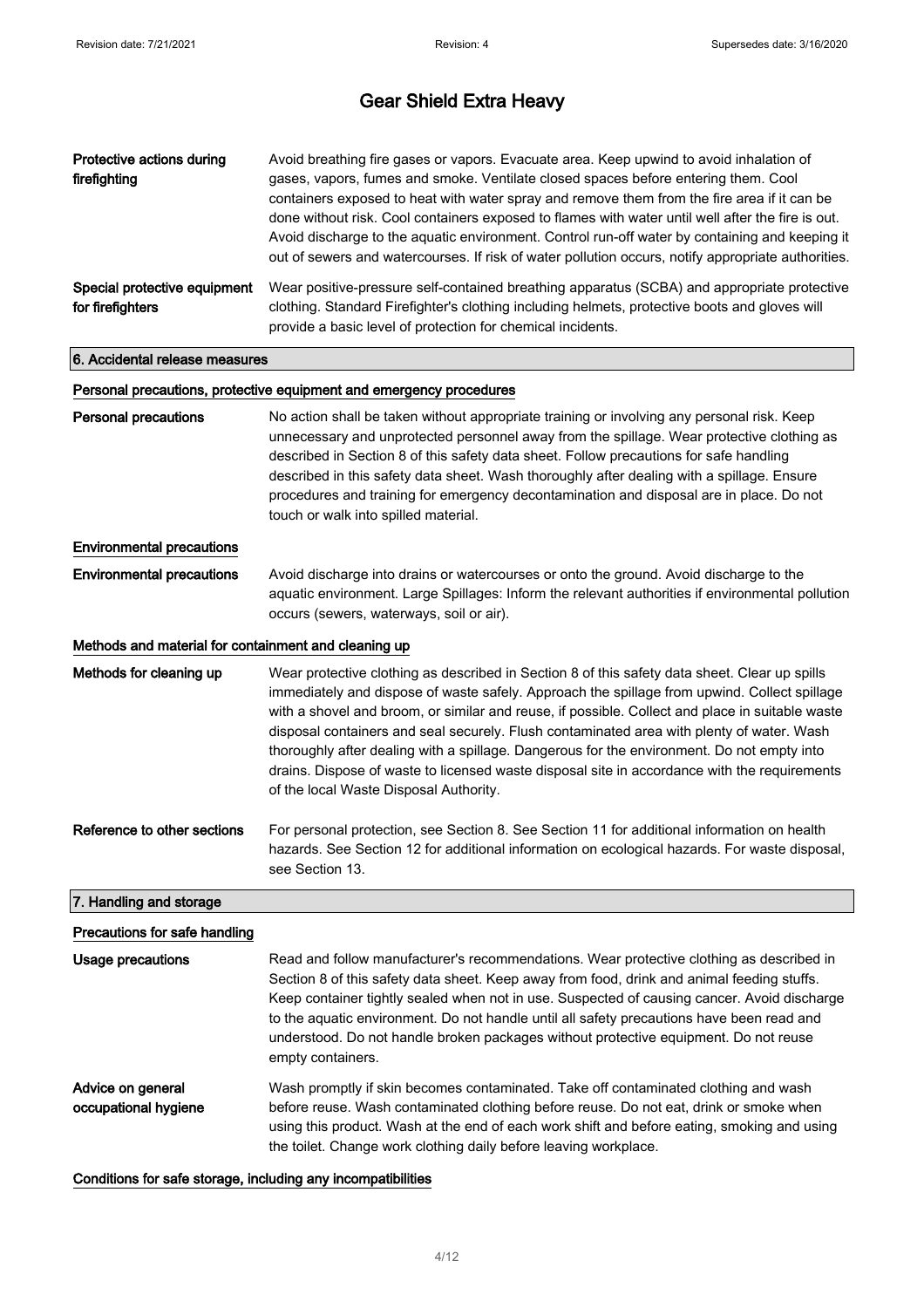| Storage precautions  | Store away from incompatible materials (see Section 10). Store in accordance with local<br>regulations. Keep only in the original container. Keep container tightly closed, in a cool, well<br>ventilated place. Keep containers upright. Protect containers from damage. Utilize retaining<br>walls to prevent soil and water pollution in the event of spillage. The storage area floor should<br>be leak-tight, jointless and not absorbent. |  |
|----------------------|-------------------------------------------------------------------------------------------------------------------------------------------------------------------------------------------------------------------------------------------------------------------------------------------------------------------------------------------------------------------------------------------------------------------------------------------------|--|
| Storage class        | Miscellaneous hazardous material storage.                                                                                                                                                                                                                                                                                                                                                                                                       |  |
| Specific end uses(s) |                                                                                                                                                                                                                                                                                                                                                                                                                                                 |  |
| Specific end use(s)  | The identified uses for this product are detailed in Section 1.                                                                                                                                                                                                                                                                                                                                                                                 |  |

#### 8. Exposure controls/Personal protection

#### Control parameters

#### Occupational exposure limits

#### Distillates (petroleum), hydrotreated heavy naphthenic

Mineral oil, excluding metal working fluids (pure, highly and severely refined) ACGIH

#### zinc oxide

Long-term exposure limit (8-hour TWA): OSHA 5 mg/m<sup>3</sup> fume Long-term exposure limit (8-hour TWA): OSHA 15 mg/m<sup>3</sup> total dust Long-term exposure limit (8-hour TWA): ACGIH 2 mg/m<sup>3</sup> respirable fraction Short-term exposure limit (15-minute): ACGIH 10 mg/m<sup>3</sup> respirable fraction Long-term exposure limit (8-hour TWA): OSHA 5 mg/m<sup>3</sup> respirable fraction

#### Carbon black

Long-term exposure limit (8-hour TWA): ACGIH 3 mg/m<sup>3</sup> inhalable fraction A3

Long-term exposure limit (8-hour TWA): OSHA 3.5 mg/m<sup>3</sup>

OSHA = Occupational Safety and Health Administration. ACGIH = American Conference of Governmental Industrial Hygienists. A3 = Confirmed Animal Carcinogen with Unknown Relevance to Humans.

#### zinc oxide (CAS: 1314-13-2)

Immediate danger to life and health 500 mg/m³

Carbon black (CAS: 1333-86-4)

Immediate danger to life and health

1750 mg/m³

#### Exposure controls





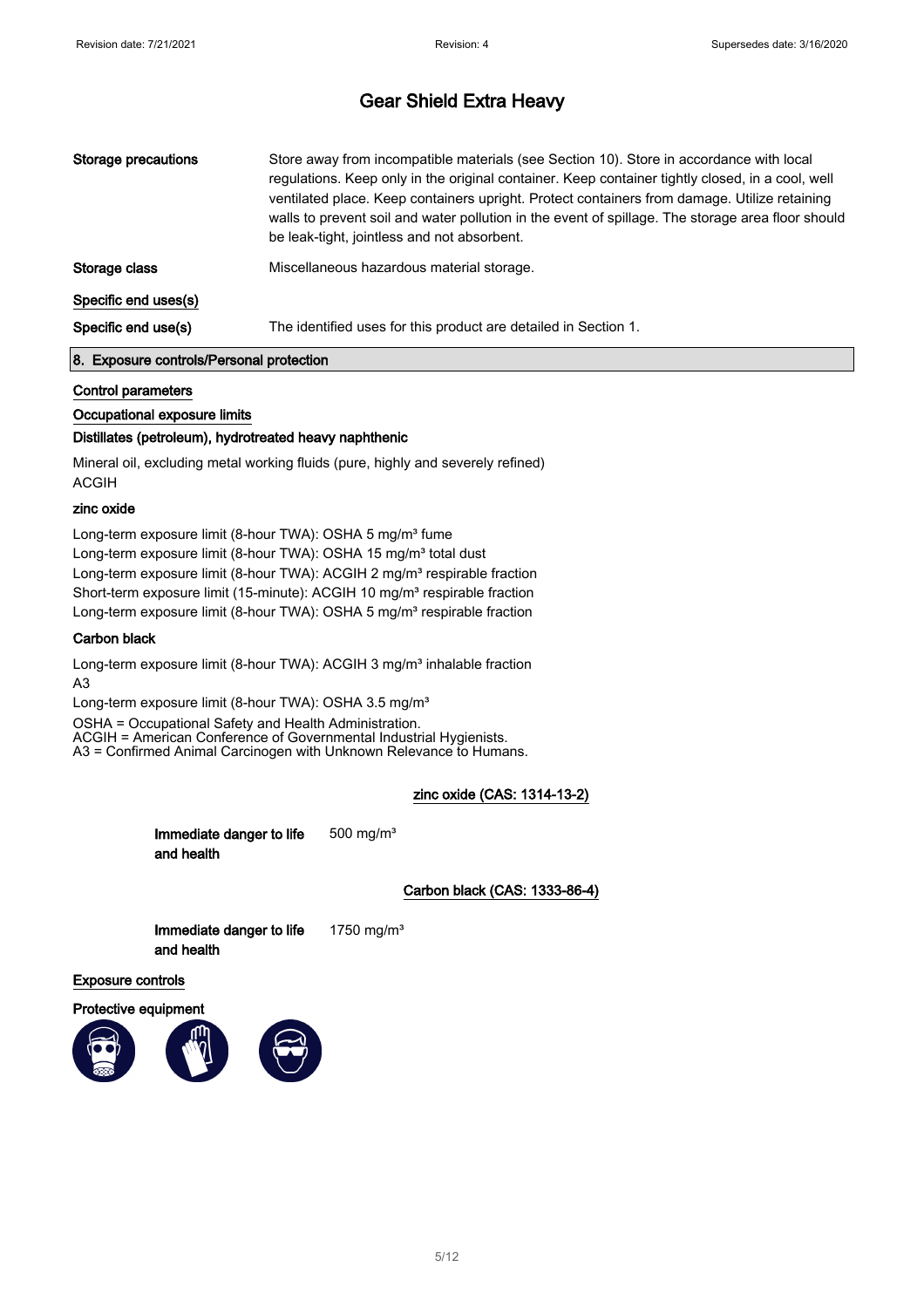| Appropriate engineering<br>controls       | Provide adequate ventilation. Personal, workplace environment or biological monitoring may<br>be required to determine the effectiveness of the ventilation or other control measures and/or<br>the necessity to use respiratory protective equipment. Use process enclosures, local exhaust<br>ventilation or other engineering controls as the primary means to minimize worker exposure.<br>Personal protective equipment should only be used if worker exposure cannot be controlled<br>adequately by the engineering control measures. Ensure control measures are regularly<br>inspected and maintained. Ensure operatives are trained to minimize exposure.                                                                          |
|-------------------------------------------|---------------------------------------------------------------------------------------------------------------------------------------------------------------------------------------------------------------------------------------------------------------------------------------------------------------------------------------------------------------------------------------------------------------------------------------------------------------------------------------------------------------------------------------------------------------------------------------------------------------------------------------------------------------------------------------------------------------------------------------------|
| Eye/face protection                       | Eyewear complying with an approved standard should be worn if a risk assessment indicates<br>eye contact is possible. Personal protective equipment for eye and face protection should<br>comply with OSHA 1910.133. Unless the assessment indicates a higher degree of protection<br>is required, the following protection should be worn: Tight-fitting safety glasses.                                                                                                                                                                                                                                                                                                                                                                   |
| Hand protection                           | Chemical-resistant, impervious gloves complying with an approved standard should be worn if<br>a risk assessment indicates skin contact is possible. The most suitable glove should be<br>chosen in consultation with the glove supplier/manufacturer, who can provide information<br>about the breakthrough time of the glove material. To protect hands from chemicals, gloves<br>should comply with OSHA 1910.138 and be demonstrated to be impervious to the chemical<br>and resist degradation. Considering the data specified by the glove manufacturer, check<br>during use that the gloves are retaining their protective properties and change them as soon<br>as any deterioration is detected. Frequent changes are recommended. |
| Other skin and body<br>protection         | Appropriate footwear and additional protective clothing complying with an approved standard<br>should be worn if a risk assessment indicates skin contamination is possible.                                                                                                                                                                                                                                                                                                                                                                                                                                                                                                                                                                |
| Hygiene measures                          | Provide eyewash station and safety shower. Contaminated work clothing should not be<br>allowed out of the workplace. Wash contaminated clothing before reuse. Clean equipment<br>and the work area every day. Good personal hygiene procedures should be implemented.<br>Wash at the end of each work shift and before eating, smoking and using the toilet. When<br>using do not eat, drink or smoke. Preventive industrial medical examinations should be carried<br>out. Warn cleaning personnel of any hazardous properties of the product.                                                                                                                                                                                             |
| <b>Respiratory protection</b>             | Respiratory protection complying with an approved standard should be worn if a risk<br>assessment indicates inhalation of contaminants is possible. Ensure all respiratory protective<br>equipment is suitable for its intended use and is NIOSH approved. Check that the respirator<br>fits tightly and the filter is changed regularly. Gas and combination filter cartridges should<br>comply with OSHA 1910.134. Full face mask respirators with replaceable filter cartridges<br>should comply with OSHA 1910.134. Half mask and quarter mask respirators with replaceable<br>filter cartridges should comply with OSHA 1910.134.                                                                                                      |
| <b>Environmental exposure</b><br>controls | Keep container tightly sealed when not in use. Emissions from ventilation or work process<br>equipment should be checked to ensure they comply with the requirements of environmental<br>protection legislation. In some cases, fume scrubbers, filters or engineering modifications to<br>the process equipment will be necessary to reduce emissions to acceptable levels.                                                                                                                                                                                                                                                                                                                                                                |

### 9. Physical and chemical properties

| Information on basic physical and chemical properties |                |  |
|-------------------------------------------------------|----------------|--|
| Appearance                                            | Solid.         |  |
| Color                                                 | Black.         |  |
| Odor                                                  | Mild.          |  |
| Odor threshold                                        | Not available. |  |
| рH                                                    | Not available. |  |
| <b>Melting point</b>                                  | Not available. |  |
| Initial boiling point and range                       | Not available. |  |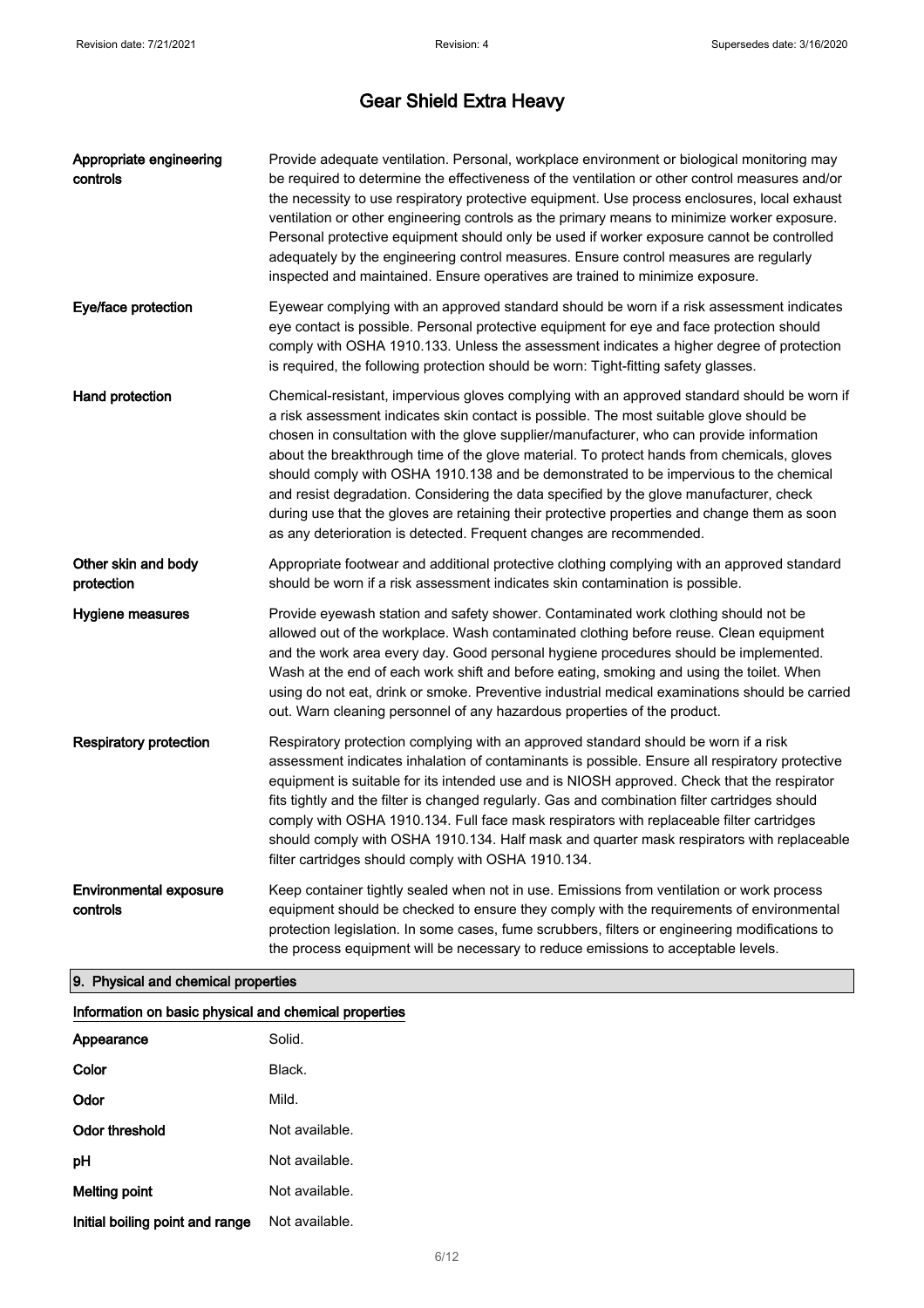| Flash point                                                         | > 204°C/399.2°F Cleveland open cup.                                                                                                                                    |
|---------------------------------------------------------------------|------------------------------------------------------------------------------------------------------------------------------------------------------------------------|
| <b>Evaporation rate</b>                                             | Not available.                                                                                                                                                         |
| Upper/lower flammability or<br>explosive limits                     | Not available.                                                                                                                                                         |
| Vapor pressure                                                      | Not available.                                                                                                                                                         |
| Vapor density                                                       | Not available.                                                                                                                                                         |
| <b>Relative density</b>                                             | 0.98                                                                                                                                                                   |
| Solubility(ies)                                                     | Insoluble in water.                                                                                                                                                    |
| <b>Partition coefficient</b>                                        | Not available.                                                                                                                                                         |
| Auto-ignition temperature                                           | Not available.                                                                                                                                                         |
| <b>Decomposition Temperature</b>                                    | Not available.                                                                                                                                                         |
| <b>Viscosity</b>                                                    | Not available.                                                                                                                                                         |
| <b>Explosive properties</b>                                         | Not applicable.                                                                                                                                                        |
| <b>Oxidizing properties</b>                                         | Not available.                                                                                                                                                         |
| Other information                                                   | None.                                                                                                                                                                  |
| 10. Stability and reactivity                                        |                                                                                                                                                                        |
| Reactivity                                                          | See the other subsections of this section for further details.                                                                                                         |
| <b>Stability</b>                                                    | Stable at normal ambient temperatures and when used as recommended. Stable under the<br>prescribed storage conditions.                                                 |
| Possibility of hazardous<br>reactions                               | No potentially hazardous reactions known.                                                                                                                              |
| <b>Conditions to avoid</b>                                          | There are no known conditions that are likely to result in a hazardous situation.                                                                                      |
| Materials to avoid                                                  | No specific material or group of materials is likely to react with the product to produce a<br>hazardous situation.                                                    |
| Hazardous decomposition<br>products                                 | Does not decompose when used and stored as recommended. Thermal decomposition or<br>combustion products may include the following substances: Harmful gases or vapors. |
| 11. Toxicological information                                       |                                                                                                                                                                        |
| Information on toxicological effects                                |                                                                                                                                                                        |
| Acute toxicity - oral<br>Notes (oral LD <sub>50</sub> )             | Based on available data the classification criteria are not met.                                                                                                       |
| Acute toxicity - dermal<br>Notes (dermal LD <sub>50</sub> )         | Based on available data the classification criteria are not met.                                                                                                       |
| Acute toxicity - inhalation<br>Notes (inhalation LC <sub>50</sub> ) | Based on available data the classification criteria are not met.                                                                                                       |
| Skin corrosion/irritation<br>Animal data                            | Irritating.                                                                                                                                                            |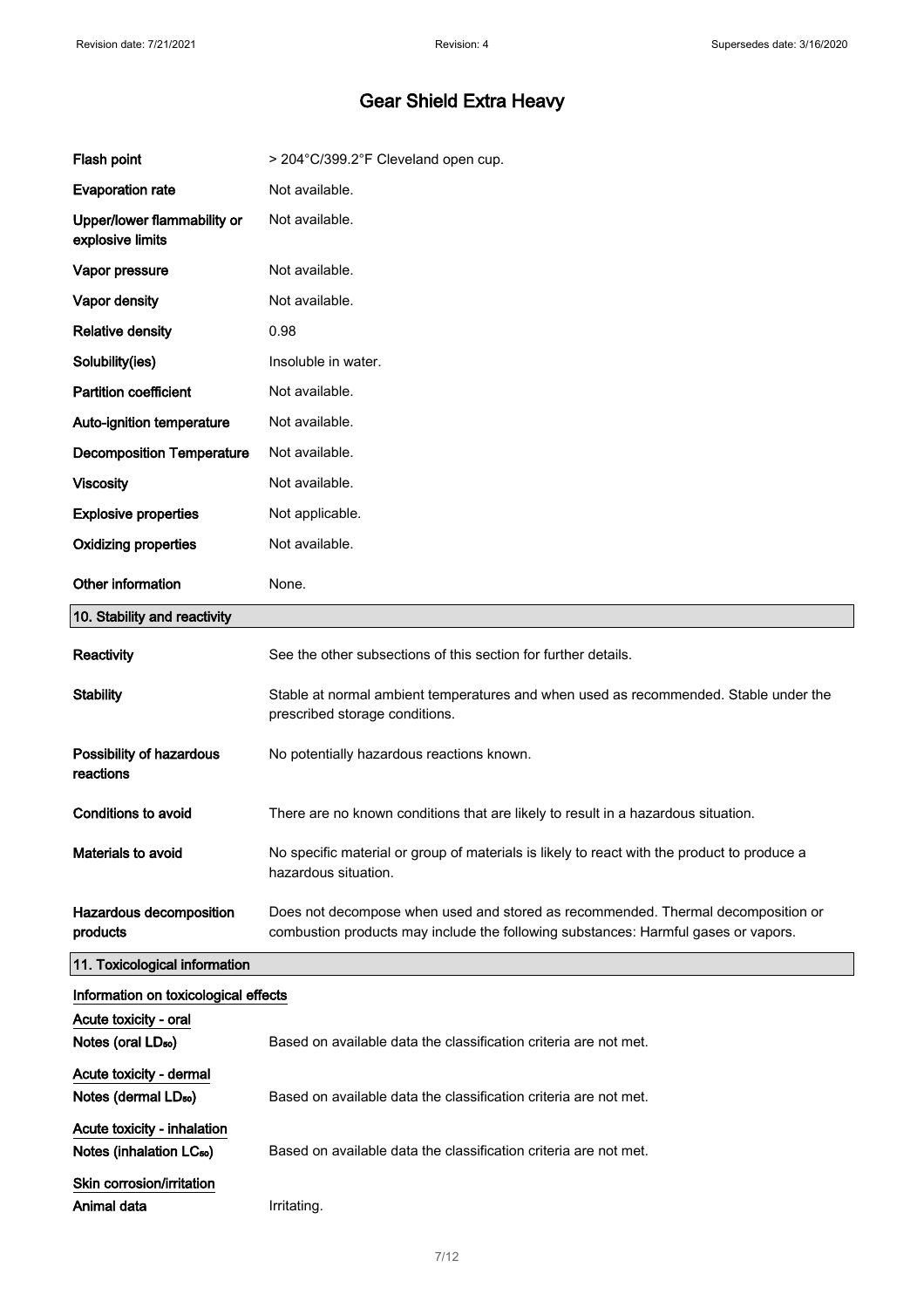| Serious eye damage/irritation                                        |                                                                                                                                                                                                                       |
|----------------------------------------------------------------------|-----------------------------------------------------------------------------------------------------------------------------------------------------------------------------------------------------------------------|
| Serious eye damage/irritation                                        | Based on available data the classification criteria are not met.                                                                                                                                                      |
| <b>Respiratory sensitization</b><br><b>Respiratory sensitization</b> | Based on available data the classification criteria are not met.                                                                                                                                                      |
| <b>Skin sensitization</b><br><b>Skin sensitization</b>               | Based on available data the classification criteria are not met.                                                                                                                                                      |
| Germ cell mutagenicity<br>Genotoxicity - in vitro                    | Based on available data the classification criteria are not met.                                                                                                                                                      |
| Carcinogenicity<br>Carcinogenicity                                   | Suspected of causing cancer.                                                                                                                                                                                          |
| <b>IARC</b> carcinogenicity                                          | None of the ingredients are listed or exempt.                                                                                                                                                                         |
| Reproductive toxicity<br>Reproductive toxicity - fertility           | Based on available data the classification criteria are not met.                                                                                                                                                      |
| Reproductive toxicity -<br>development                               | Based on available data the classification criteria are not met.                                                                                                                                                      |
| Specific target organ toxicity - single exposure                     |                                                                                                                                                                                                                       |
| STOT - single exposure                                               | Not classified as a specific target organ toxicant after a single exposure.                                                                                                                                           |
| Specific target organ toxicity - repeated exposure                   |                                                                                                                                                                                                                       |
| STOT - repeated exposure                                             | Not classified as a specific target organ toxicant after repeated exposure.                                                                                                                                           |
| <b>Aspiration hazard</b><br><b>Aspiration hazard</b>                 | Not relevant. Solid.                                                                                                                                                                                                  |
| <b>General information</b>                                           | May cause cancer after repeated exposure. Risk of cancer depends on duration and level of<br>exposure. The severity of the symptoms described will vary dependent on the concentration<br>and the length of exposure. |
| Inhalation                                                           | No specific symptoms known.                                                                                                                                                                                           |
| Ingestion                                                            | May cause irritation.                                                                                                                                                                                                 |
| <b>Skin Contact</b>                                                  | Redness. Irritating to skin.                                                                                                                                                                                          |
| Eye contact                                                          | No specific symptoms known.                                                                                                                                                                                           |
| Route of exposure                                                    | Ingestion Inhalation Skin and/or eye contact                                                                                                                                                                          |
| <b>Target Organs</b>                                                 | No specific target organs known.                                                                                                                                                                                      |
| 12. Ecological information                                           |                                                                                                                                                                                                                       |
| <b>Toxicity</b>                                                      | Aquatic Chronic 2 - H411 Toxic to aquatic life with long lasting effects.                                                                                                                                             |
| Persistence and degradability                                        |                                                                                                                                                                                                                       |
| Persistence and degradability                                        | The degradability of the product is not known.                                                                                                                                                                        |
| <b>Bioaccumulative potential</b>                                     |                                                                                                                                                                                                                       |
| <b>Bio-Accumulative Potential</b>                                    | No data available on bioaccumulation.                                                                                                                                                                                 |
| <b>Partition coefficient</b>                                         | Not available.                                                                                                                                                                                                        |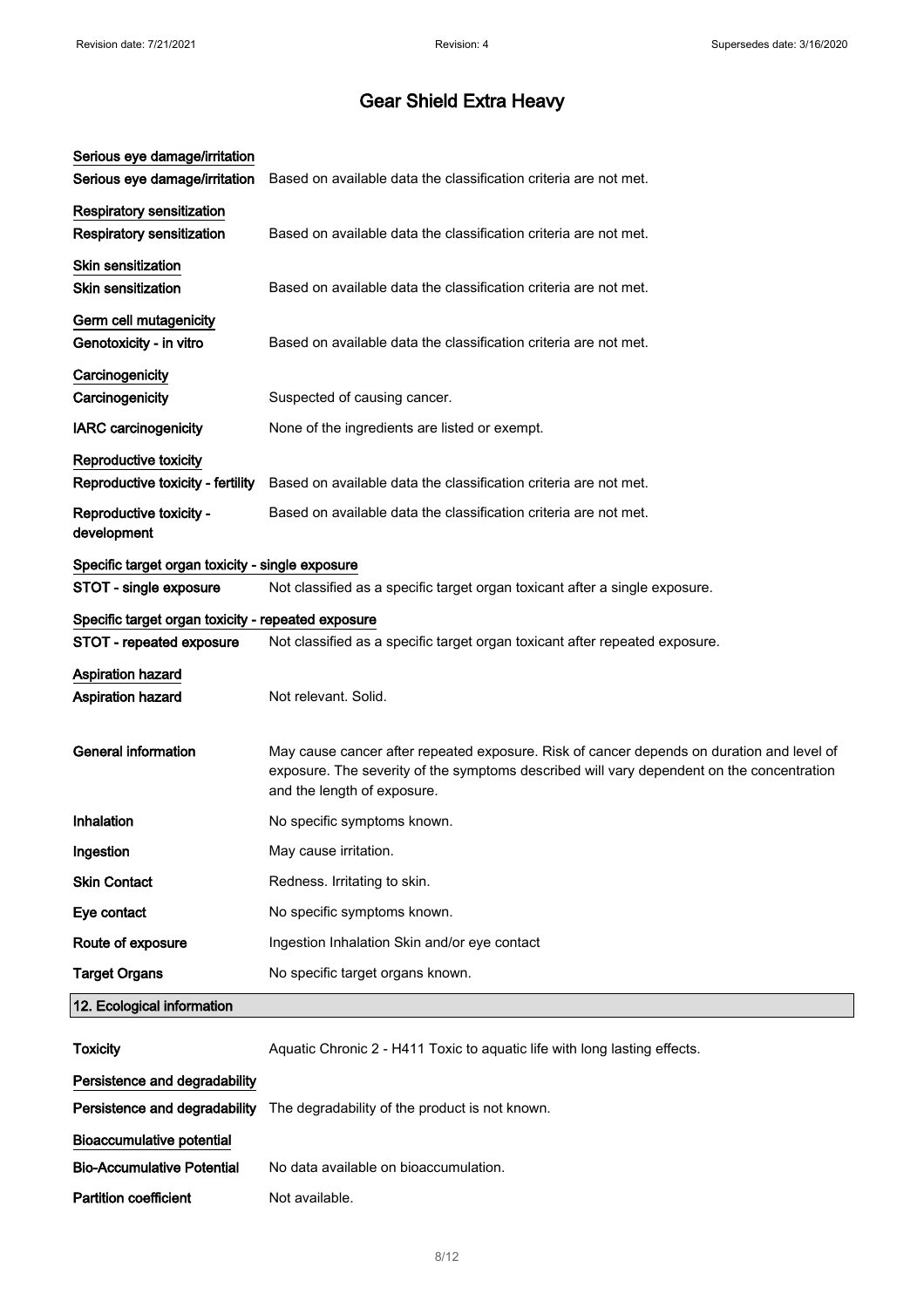| Mobility in soil            |                                                                                                                                                                                                                                                                                                                                                                                                                                                                                                                                                                                                                                                                                                                                                         |
|-----------------------------|---------------------------------------------------------------------------------------------------------------------------------------------------------------------------------------------------------------------------------------------------------------------------------------------------------------------------------------------------------------------------------------------------------------------------------------------------------------------------------------------------------------------------------------------------------------------------------------------------------------------------------------------------------------------------------------------------------------------------------------------------------|
| <b>Mobility</b>             | No data available.                                                                                                                                                                                                                                                                                                                                                                                                                                                                                                                                                                                                                                                                                                                                      |
| Other adverse effects       |                                                                                                                                                                                                                                                                                                                                                                                                                                                                                                                                                                                                                                                                                                                                                         |
| Other adverse effects       | None known.                                                                                                                                                                                                                                                                                                                                                                                                                                                                                                                                                                                                                                                                                                                                             |
| 13. Disposal considerations |                                                                                                                                                                                                                                                                                                                                                                                                                                                                                                                                                                                                                                                                                                                                                         |
| Waste treatment methods     |                                                                                                                                                                                                                                                                                                                                                                                                                                                                                                                                                                                                                                                                                                                                                         |
| <b>General information</b>  | The generation of waste should be minimized or avoided wherever possible. Reuse or recycle<br>products wherever possible. This material and its container must be disposed of in a safe<br>way. Disposal of this product, process solutions, residues and by-products should at all times<br>comply with the requirements of environmental protection and waste disposal legislation and<br>any local authority requirements. When handling waste, the safety precautions applying to<br>handling of the product should be considered. Care should be taken when handling emptied<br>containers that have not been thoroughly cleaned or rinsed out. Empty containers or liners<br>may retain some product residues and hence be potentially hazardous. |
| <b>Disposal methods</b>     | Do not empty into drains. Dispose of surplus products and those that cannot be recycled via a<br>licensed waste disposal contractor. Waste, residues, empty containers, discarded work<br>clothes and contaminated cleaning materials should be collected in designated containers,<br>labeled with their contents. Incineration or landfill should only be considered when recycling is<br>not feasible.                                                                                                                                                                                                                                                                                                                                               |
| 14. Transport information   |                                                                                                                                                                                                                                                                                                                                                                                                                                                                                                                                                                                                                                                                                                                                                         |
| General                     | For limited quantity packaging/limited load information, consult the relevant modal<br>documentation using the data shown in this section.                                                                                                                                                                                                                                                                                                                                                                                                                                                                                                                                                                                                              |
| <b>DOT</b> transport notes  | This product is not regulated for road transportation in accordance with 49 CFR Exceptions.                                                                                                                                                                                                                                                                                                                                                                                                                                                                                                                                                                                                                                                             |
| <b>UN Number</b>            |                                                                                                                                                                                                                                                                                                                                                                                                                                                                                                                                                                                                                                                                                                                                                         |
| UN No. (TDG)                | 3077                                                                                                                                                                                                                                                                                                                                                                                                                                                                                                                                                                                                                                                                                                                                                    |
| UN No. (IMDG)               | 3077                                                                                                                                                                                                                                                                                                                                                                                                                                                                                                                                                                                                                                                                                                                                                    |
| UN No. (ICAO)               | 3077                                                                                                                                                                                                                                                                                                                                                                                                                                                                                                                                                                                                                                                                                                                                                    |
| UN No. (DOT)                | Not applicable.                                                                                                                                                                                                                                                                                                                                                                                                                                                                                                                                                                                                                                                                                                                                         |
| UN proper shipping name     |                                                                                                                                                                                                                                                                                                                                                                                                                                                                                                                                                                                                                                                                                                                                                         |
| Proper shipping name (TDG)  | ENVIRONMENTALLY HAZARDOUS SUBSTANCE, SOLID, N.O.S. (CONTAINS zinc oxide)                                                                                                                                                                                                                                                                                                                                                                                                                                                                                                                                                                                                                                                                                |
| Proper shipping name (IMDG) | ENVIRONMENTALLY HAZARDOUS SUBSTANCE, SOLID, N.O.S. (CONTAINS zinc oxide)                                                                                                                                                                                                                                                                                                                                                                                                                                                                                                                                                                                                                                                                                |
| Proper shipping name (ICAO) | ENVIRONMENTALLY HAZARDOUS SUBSTANCE, SOLID, N.O.S. (CONTAINS zinc oxide)                                                                                                                                                                                                                                                                                                                                                                                                                                                                                                                                                                                                                                                                                |
| Proper shipping name (DOT)  | Not applicable.                                                                                                                                                                                                                                                                                                                                                                                                                                                                                                                                                                                                                                                                                                                                         |
| Transport hazard class(es)  |                                                                                                                                                                                                                                                                                                                                                                                                                                                                                                                                                                                                                                                                                                                                                         |
| <b>TDG class</b>            | 9                                                                                                                                                                                                                                                                                                                                                                                                                                                                                                                                                                                                                                                                                                                                                       |
| TDG label(s)                | 9                                                                                                                                                                                                                                                                                                                                                                                                                                                                                                                                                                                                                                                                                                                                                       |
| <b>IMDG Class</b>           | 9                                                                                                                                                                                                                                                                                                                                                                                                                                                                                                                                                                                                                                                                                                                                                       |
| ICAO class/division         | 9                                                                                                                                                                                                                                                                                                                                                                                                                                                                                                                                                                                                                                                                                                                                                       |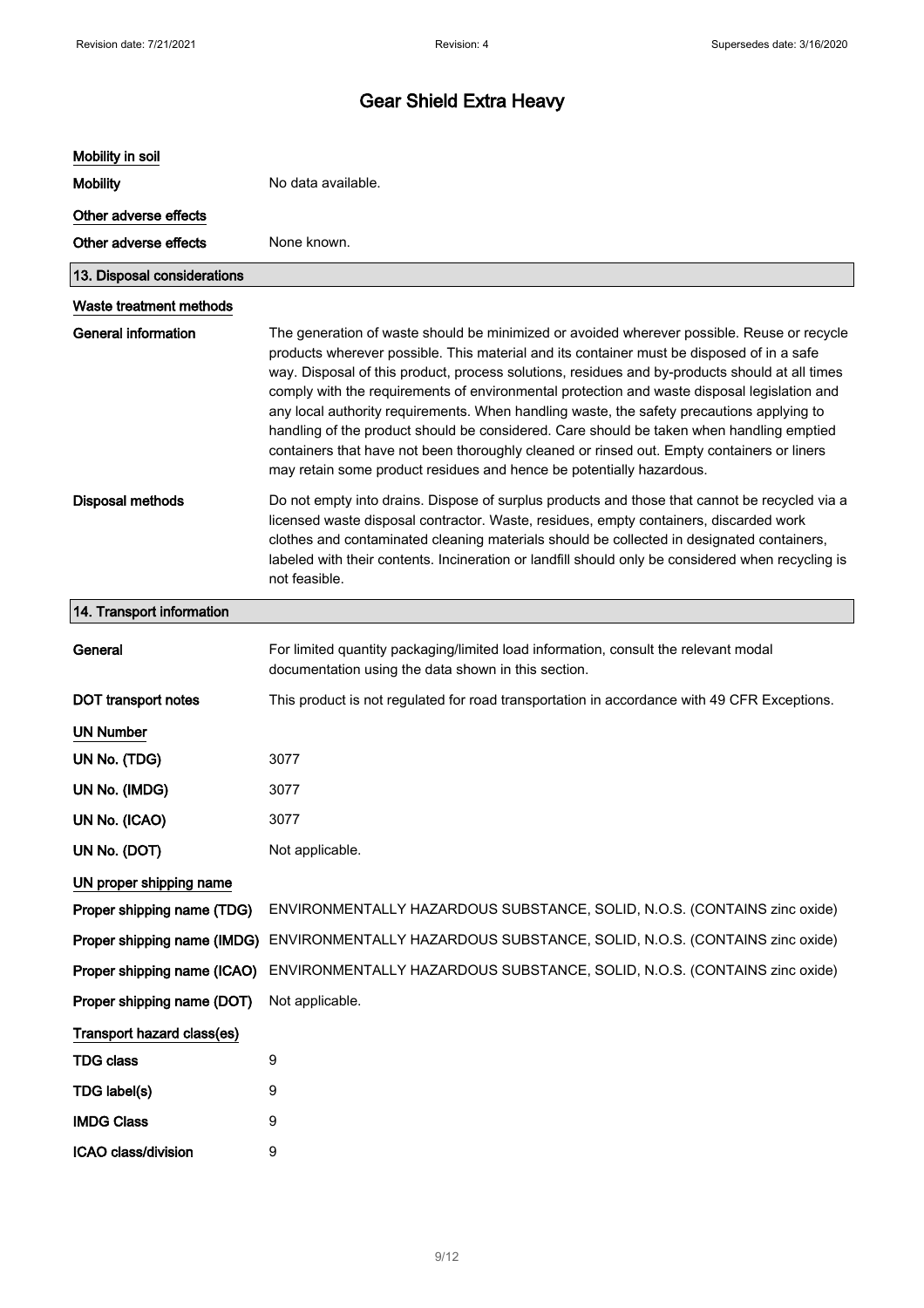#### Transport labels



#### DOT transport labels

No transport warning sign required.

| Packing group             |                 |
|---------------------------|-----------------|
| <b>TDG Packing Group</b>  | Ш               |
| <b>IMDG packing group</b> | Ш               |
| ICAO packing group        | Ш               |
| DOT packing group         | Not applicable. |
|                           |                 |

#### Environmental hazards

Environmentally Hazardous Substance



#### Special precautions for user

Always transport in closed containers that are upright and secure. Ensure that persons transporting the product know what to do in the event of an accident or spillage.

| EmS                                                                                                   | $F-A, S-F$      |
|-------------------------------------------------------------------------------------------------------|-----------------|
| DOT reportable quantity                                                                               | Not applicable. |
| <b>DOT TIH Zone</b>                                                                                   | Not applicable. |
| <b>Transport in bulk according to</b> Not applicable.<br>Annex II of MARPOL 73/78<br>and the IBC Code |                 |

15. Regulatory information

#### US Federal Regulations

SARA Section 302 Extremely Hazardous Substances Tier II Threshold Planning Quantities

None of the ingredients are listed or exempt.

#### CERCLA/Superfund, Hazardous Substances/Reportable Quantities (EPA)

None of the ingredients are listed or exempt.

#### SARA Extremely Hazardous Substances EPCRA Reportable Quantities

None of the ingredients are listed or exempt.

#### SARA 313 Emission Reporting

The following ingredients are listed or exempt:

Residues (petroleum), atm. tower 0 % zinc oxide

1.0 %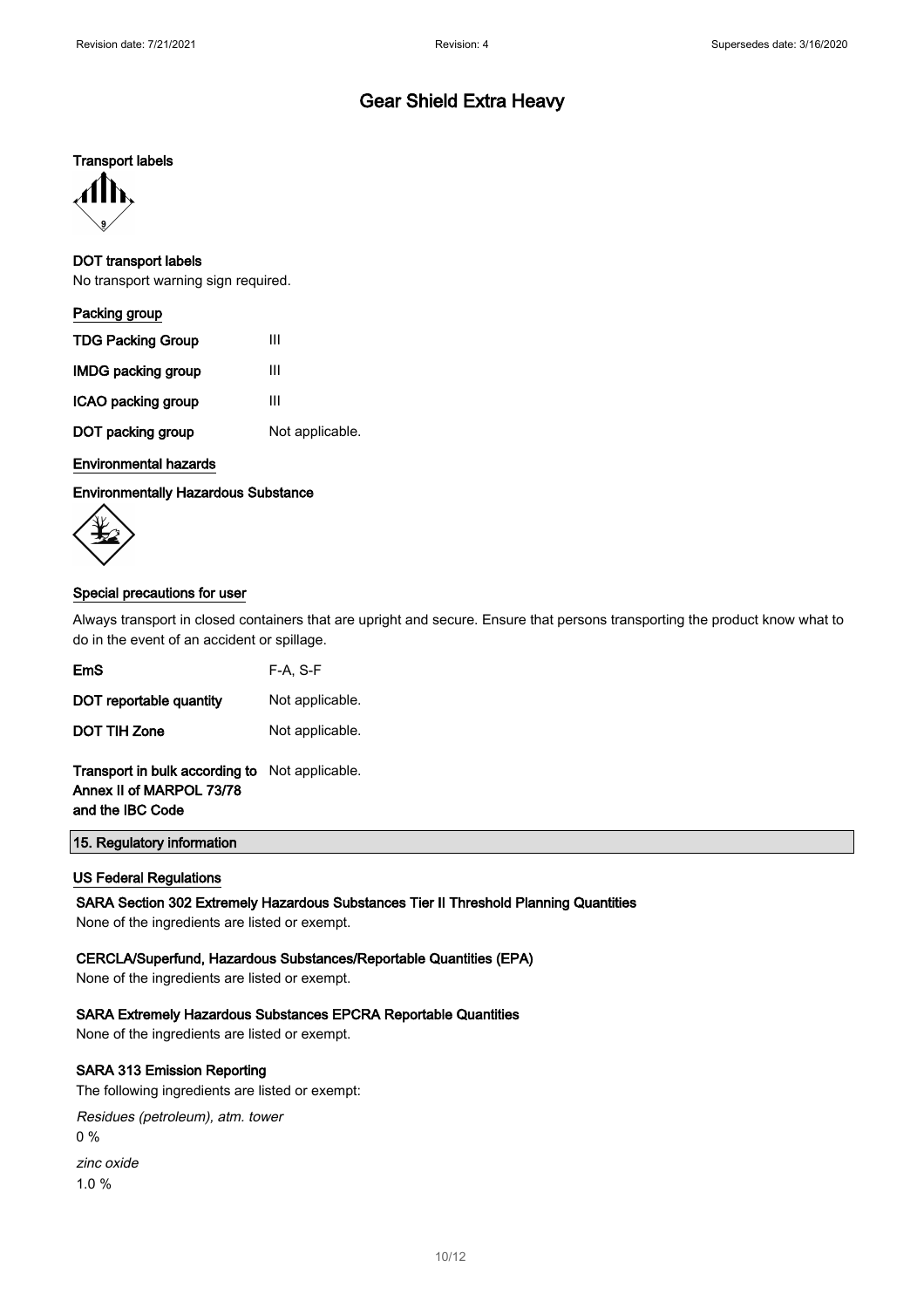#### CAA Accidental Release Prevention

None of the ingredients are listed or exempt.

#### FDA - Essential Chemical

None of the ingredients are listed or exempt.

#### FDA - Precursor Chemical

None of the ingredients are listed or exempt.

#### SARA (311/312) Hazard Categories

None of the ingredients are listed or exempt.

#### OSHA Highly Hazardous Chemicals

None of the ingredients are listed or exempt.

#### US State Regulations

California Proposition 65 Carcinogens and Reproductive Toxins None of the ingredients are listed or exempt.

#### California Air Toxics "Hot Spots" (A-I)

The following ingredients are listed or exempt:

zinc oxide

#### California Air Toxics "Hot Spots" (A-II)

None of the ingredients are listed or exempt.

#### California Directors List of Hazardous Substances

The following ingredients are listed or exempt:

zinc oxide

Carbon black

#### Massachusetts "Right To Know" List

The following ingredients are listed or exempt:

zinc oxide

Carbon black

#### Rhode Island "Right To Know" List

The following ingredients are listed or exempt:

zinc oxide

Carbon black

#### Minnesota "Right To Know" List

The following ingredients are listed or exempt: zinc oxide Carbon black

#### New Jersey "Right To Know" List

The following ingredients are listed or exempt: Asphalt, oxidized zinc oxide Carbon black